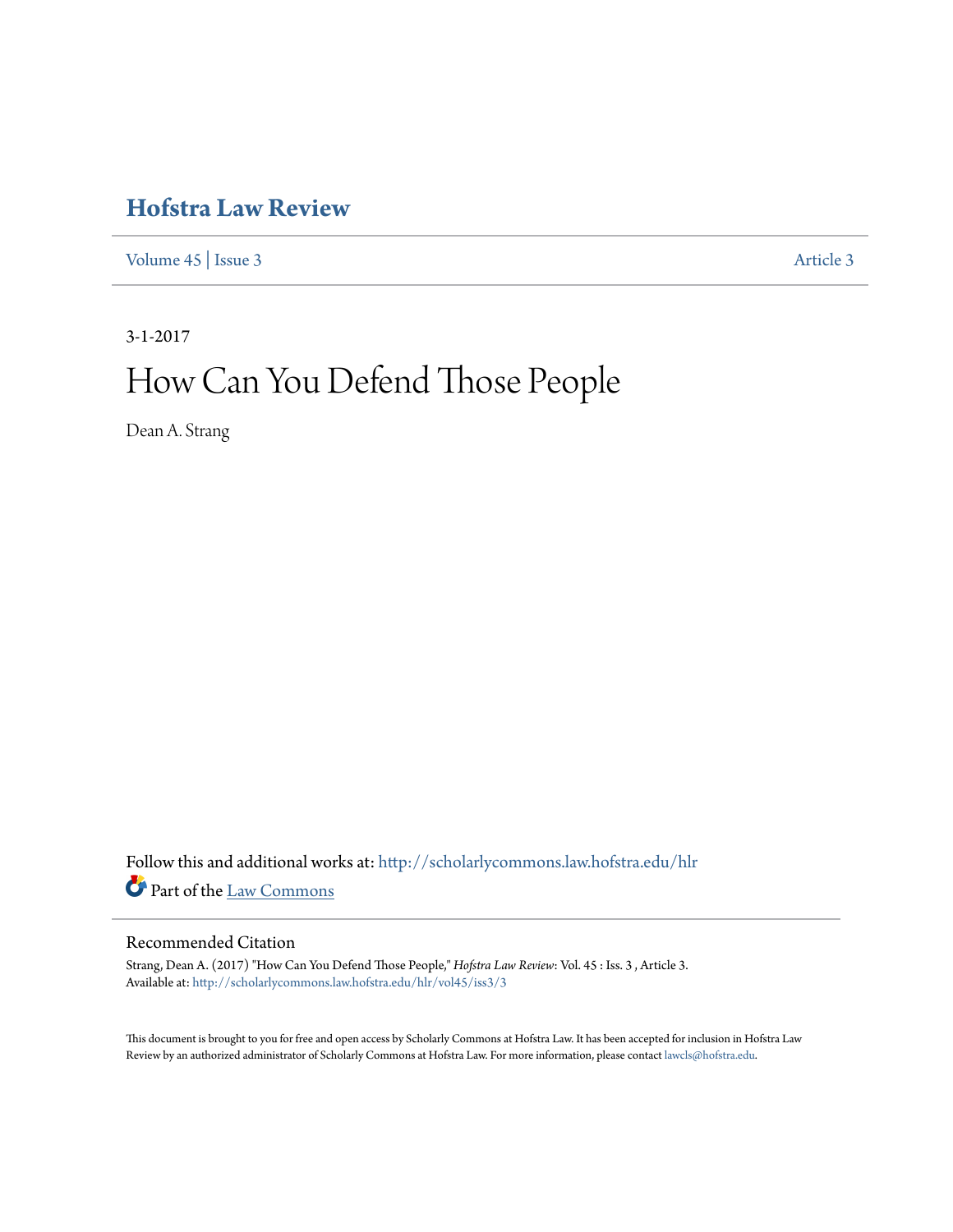### HOW **CAN YOU DEFEND THOSE** PEOPLE?

#### *Dean A. Strang\**

We all are here today because Monroe Freedman **(1928-2015)** came before us. Like Ellen Yaroshefsky and Abbe Smith, Monroe Freedman was a rare duality-criminal defense lawyer and earthy practitioner in one sphere, while also a distinguished scholar and professor in another.

Professor Freedman was representing what we now call lesbian, gay, bisexual, transgender, and queer **("LGBTQ")** organizations in the late 1950s and early 1960s-well before the events following the raid of the Stonewall Inn,' and before anyone even acknowledged the names of those groups.<sup>2</sup> That is, he was representing gay and lesbian people when only the bravest of them identified themselves that way at all, even privately. And he served all others seeking to vindicate their own civil rights. Although he eventually represented members of Congress, he never stopped defending the poor.

In considering our debt to him and the time over which that debt has accrued interest, note that June **2016,** which just passed, marked **fifty** years since his landmark article in the *Michigan Law Review,* entitled *Professional Responsibility of the Criminal Defense Lawyer: The Three Hardest Questions.<sup>3</sup>*

Hoping to honor Monroe Freedman, **I** speak today to "The. Question": How can you defend those people? Here, **I** refer intentionally to the title of the collection of essays that Abbe Smith and he edited, *How Can You Represent Those People?' I* do not hope to improve upon

**<sup>\*</sup>** Criminal defense lawyer, Madison, Wisconsin. A.B., Dartmouth College, **1982; J.D.,** University of Virginia School of Law, **1985.** The author delivered these remarks at Hofstra University, on the occasion of the Dedication of the Monroe H. Freedman Institute for the Study of Legal Ethics, September **13, 2016.**

**<sup>1.</sup>** Patricia **A.** Cain, *Litigating for Lesbian and Gay Rights: A Legal History,* **79** VA. L. REV. **1551, 1580-83 (1993).**

*<sup>2.</sup> See id.* at **1558-64** (discussing the origin and progression of the homophile organization, the Mattachine Society, and its national chapters).

*<sup>3.</sup> See generally* Monroe H. Freedman, *Professional Responsibility of the Criminal Defense Lawyer: The Three Hardest Questions,* 64 MICH. L. REV. 1469 **(1966).**

*<sup>4.</sup>* How **CAN** YOU REPRESENT THOSE PEOPLE? (Abbe Smith **&** Monroe H. Freedman eds.,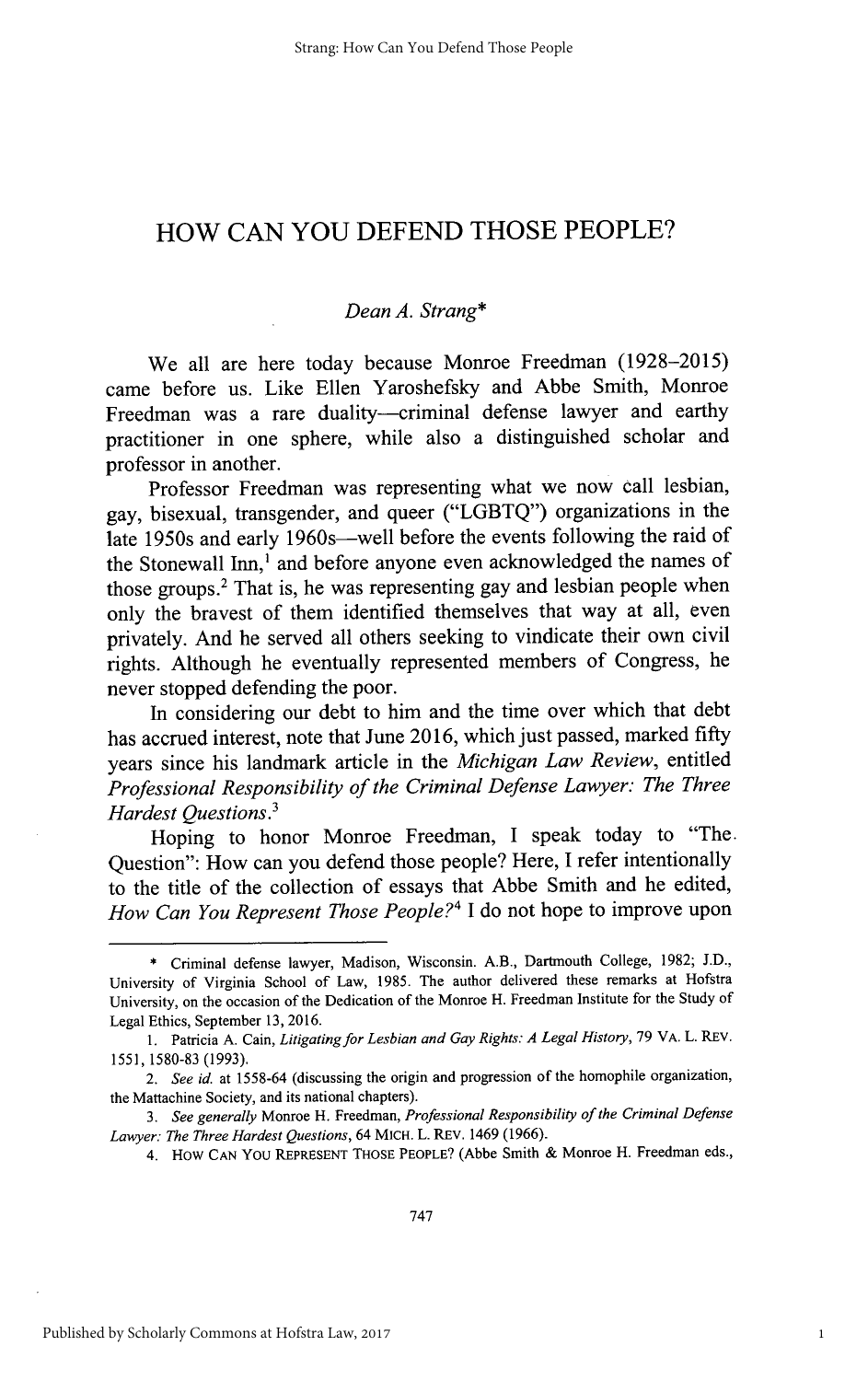#### *HOFSTRA LAW REVIEW* **748** [Vol. 45:747

or even add to the essays in that book-which includes Monroe Freedman's own answer to The Question. Indeed, I noted after **I** prepared these remarks that many of the points **I** would make appear in the essays that others wrote when **I** later read those. Unsurprisingly, many of us committed to criminal defense share an ethos. Also, I cannot match the elegance of Jim Castle's distilled answer to The Question,' which is worth your utmost consideration.

But **I** do not have to improve upon the fifteen essays in Smith and Freedman's collection, and **I** do not have to match Jim Castle's elegance. Because after practicing law for over thirty-one years, what my answer is hardly matters. What matters much more—really—is your answer, as you set out in the practice of law, whether you have not yet begun or are in the early years of practice. Your answer has much to do with who you will be as a lawyer-and not just if you choose criminal defense. Regardless of what you choose, your answer subsumes the values that you will embody as a lawyer.

**All I** can do usefully, then, is encourage you to come to your *own* answer to The Question—and maybe frame for you some of the less visible considerations embedded in The Question, which may inform your answer. **I** offer these four considerations. **Why** is The Question important? **Why** must we respect those who ask it? What will our answers reveal of us? Will we implement and live our answers?

First, why is The Question important? Because it reveals something about the questioner and because it is such a common question, it therefore reveals much about many of us and about our culture. Consider The Question slowly: How can you represent those people? It never is framed as "my people"; never even as "one of us" or "our people."

Alienation, a need to assign the accused as the "other," is embedded prominently in The Question. Implicitly but unmistakably, The Question rests on the belief that both questioner and you are above, superior to, that other: to "those people." You and the questioner are the unstated "we," having a side conversation on the sly, out of earshot of "those people." The Question would not be put to you if you were one of them, in the questioner's eye. So The Question is important, in part, because it lays bare the widely shared supposition that *we* do not commit crimes, *they* do; that *we* are better than *they;* and that *you* are committing class betrayal **by** coming to *their* aid, because *we* need protection from *them.*

The Question denies implicitly but completely an important truth: that *we all are criminals.* You are; **I** am. Have you ever smoked pot?

**<sup>2013).</sup>**

*<sup>5.</sup>* James Castle, *Why We Are Defenders,* 40 **CHAMPION,** July **2016,** at **51.**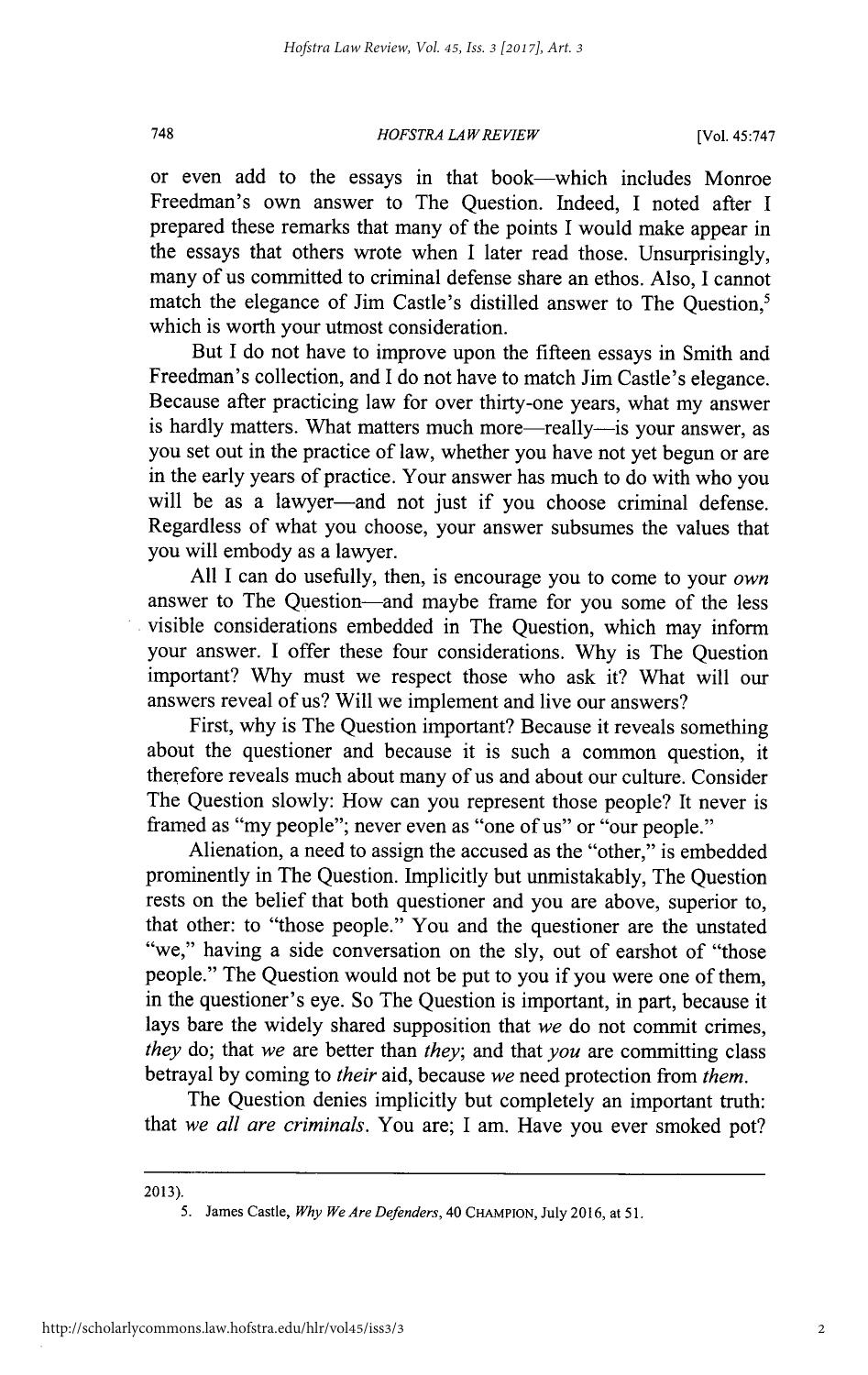#### *HOW CAN YOU DEFEND THOSE PEOPLE?* 749 **2017]**

Tried cocaine? Shared either with a friend? Sold some? Have you ever shoplifted? Groped a fellow student or kissed him or her while he or she was drunk? Have you ever vandalized a playground or an opposing school's property? Bootlegged music from the Internet? Broken into a garage or shed as a prank or while being stupid? Have you ever not reported all the tips you received at your **job** waiting tables? And for many of us, have you ever done worse?

About one in four Americans has a criminal record.<sup>6</sup> The rest of us just have not been caught or perhaps had the good luck to avoid a permanent conviction.' Much of the difference (if there is one) between "we" and "they," then, is who gets caught and convicted—and why. You must explore those two questions on your own. Try to do that honestly, for this is why The Question is important: we live in a culture of near universal criminality, but who gets prosecuted and why remain unsettling and large issues. Ask yourself not who are they, but who do we imagine culturally is included in that alienated group of "those people" and why.

Second, regardless what you think it reveals of the questioner, why must the questioner have our respect? Because any one of us might have asked The Question ourselves, at some point in our lives; some of us probably have. Surely, some of the people we love do ask that Question. The questioner almost certainly is unaware of the assumptions embedded in The Question, let alone how unsound they are. The questioner may assume, rightly, that she never would commit a serious crime; she does not know that there can be no guarantee that she will not be accused of one, falsely or mistakenly. He does not know that he one day suddenly may become one of "those people," perhaps through no act of his own. She does not know that one day someone she loves-her father, her son, her brother, her friend-statistically *will* become one of "those people." He does not realize that someday he will need you.

And you may not realize that you also will need him and her. You will need the questioner as a juror; someone you must reach and persuade, rather than scoff at or dismiss. You will need the questioner as a judge, as someone who has your client in her hands. You will need the questioner as your friend or ally.

We cannot cure the alienation inherent in The Question **by** treating the questioner as alien to us or to our values. We cannot address the

*<sup>6.</sup> About We Are All Criminals,* **WE ARE ALL CRIMINALS,** http://www.weareallcriminals.org/ about (last visited Apr. **10, 2017).**

*<sup>7.</sup> See id.* (describing the work begun **by** the director of We Are **All** Criminals, Emily Baxter, "to inspire empathy and ignite social change through personal stories of crime, privilege, justice, and injustice" with the goal of "disrupting the barriers that separate us").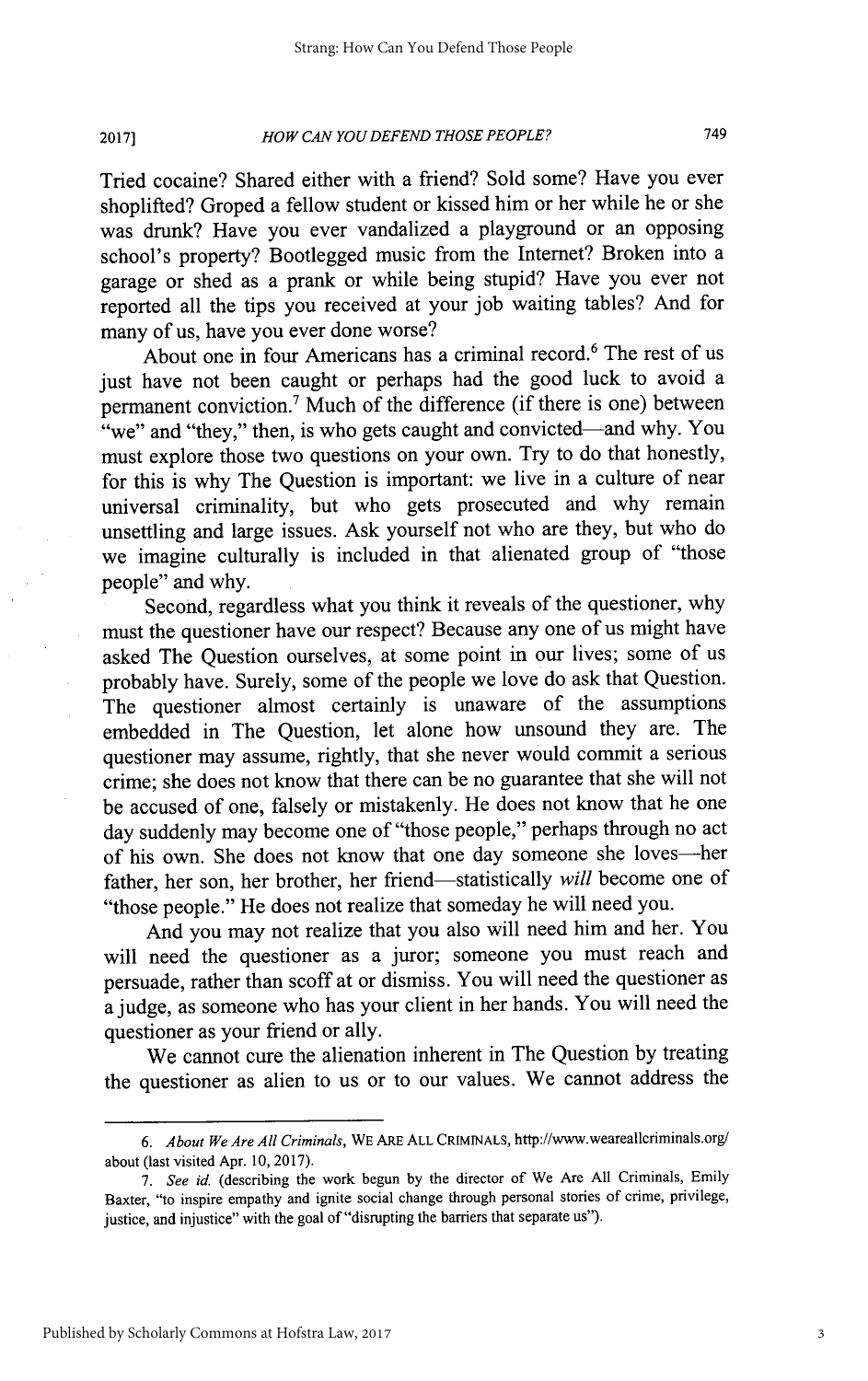*HOFSTRA LAW REVIEW* **750** [Vol. 45:747

implicit sense of superiority in The Question **by** treating the questioner as morally or intellectually inferior to ourselves. This is why we must respect the questioner.

Third, what will our answers reveal of us? Do we crave the status quo, the stability of the world as it is, the way most prosecutors (and most judges) crave it? Or do we take our chances with change—even chaos-on the belief that our world today is only a rough, penciled sketch of what it could be, and should be, if we all lived a greater commitment to the humanity of everyone and to assuring the stake of everyone in our shared earth?

Do we think that police violations of the **U.S.** Constitution are a regrettable but small price to pay for social order and for safety from "those people?" Or do we think that the lawlessness of those acting with the vast power of the sovereign is a greater threat to liberty and to our security than any crime **by** the poor or **by** the individual person ever will be? Do we look at the racial, ethnic, and class disparities surrounding us in the criminal justice system and say sympathetically how unfortunate all of those disparities are? Or do we rebel against them, urge action against them (even when that will threaten the status quo), and take action ourselves?

Will we seek to win, which is so much more frequent when you are aligned with the powerful or with the government, whose interest always is to preserve the social order as it is and to resist change? Or will we savor the occasional-even rare—win and relive it (maybe even improve on it) for years, as we hone our skills as raconteurs with our many losses and our scattered, savored wins? That is, will we have the sense of self-worth and stamina to lose for a living? And to sustain ourselves for months or years on the rare win?

Will we come to demand the ordinary, as it simplifies our days tending the assembly line of criminal justice, which works most smoothly and efficiently when every human being and every case is packaged neatly as a widget, identical in its ordinariness to all others? Or will we revel in the mischief of the extraordinary-mischief that we can make on behalf of the powerless in trying to discomfit the comfortable, alarm the complacent, and cause uncertainty to those who are certain about everything? In some way, will we jam a stick in the gears of that infernal assembly line that mechanically transports our clients to their doom or debilitation? That is, will we author or enjoy a good caper, like the great Wisconsin criminal defense lawyer Jim Shellow, who once concluded that our state crime laboratory seemed to identify all white powders as cocaine so then began to file motions to require the state crime laboratory to identify an unknown white powder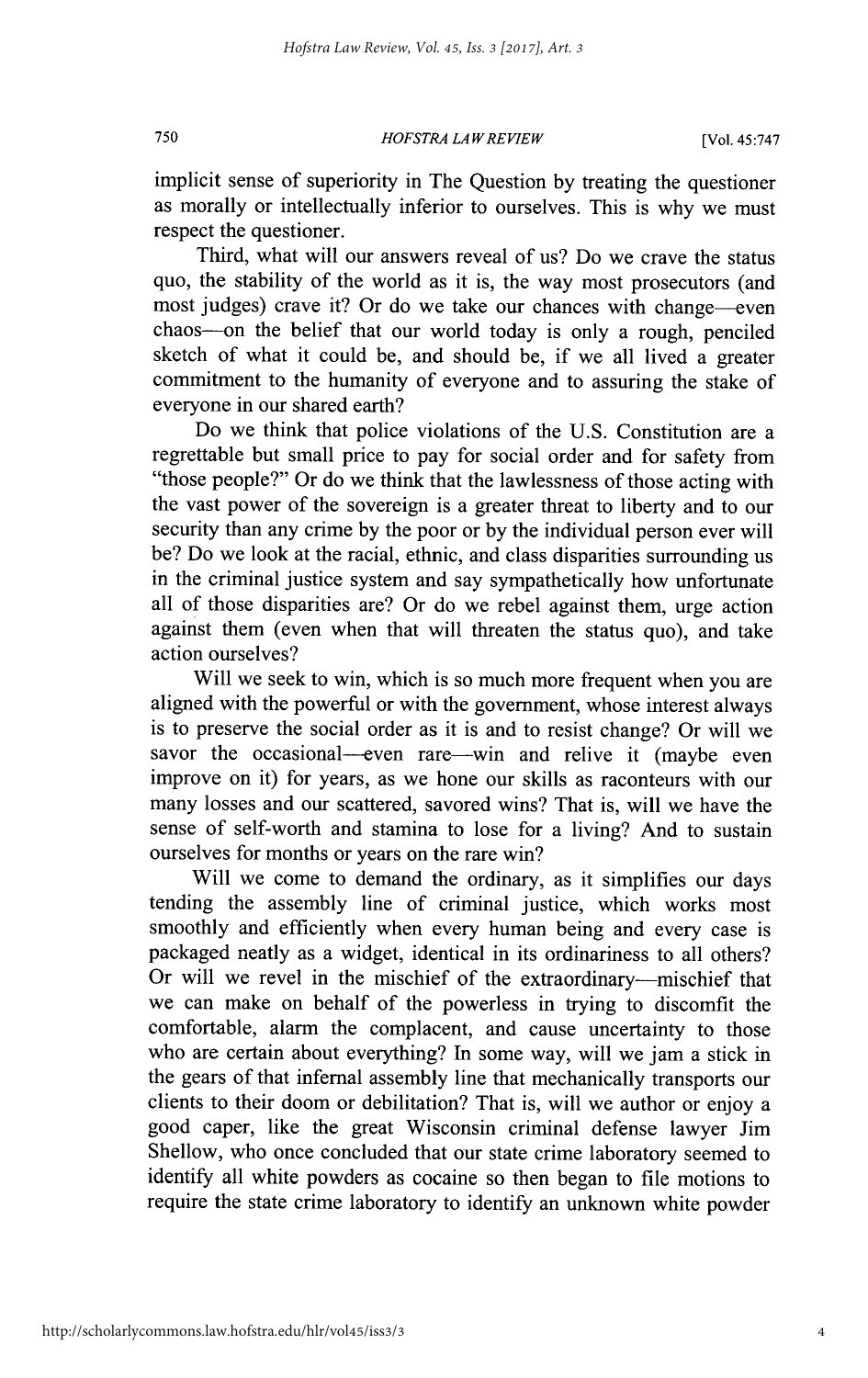#### *HOW CAN YOU DEFEND THOSE PEOPLE?* **20171 751**

and stapled a plastic baggie of white powder to the motion-causing great consternation in clerks' offices, judges' chambers, and prosecutors' offices? Or will we seek to remain ever among the "we" with those who ask The Question, hoping always to separate ourselves from the group of "those people"? Our answers to these subsidiary questions and others, all considerations in answering The Question, fundamentally determine who we are and will be as lawyers. This is what our answers reveal **of us.**

Fourth and finally, revealed this way to the world—to our families, friends, adversaries, judges, and employers--will we live with *and in* our answer? **If** we claim to be defenders, will we befriend the friendless and stand alone, if necessary, in defending the universally detested person? Will we separate the human being who is our client from the inhuman act he may have committed? Will we alone be unwilling to judge him only **by** the worst thing he ever has done? Will budding sympathy for our clients and for their victims eventually grow into mature and deeper empathy for the entire human family?

Indeed, will we get to the time in which we acknowledge silently, as we sit with our least fortunate clients, that there but for the grace of God go **I?** Will we eventually live with the knowledge that there is no "us" and no "them"; that the very premise of The Question is false, for there is no "those people," there is only "we"? Will we come at last to understand that the implicit conundrum The Ouestion presents-how can you advance a hypothesis of innocence when objective evidence and common sense so strongly suggest guilt-is not even the central conundrum of criminal defense work?

The central conundrum or seeming contradiction is that defenders of the accused resist and oppose the criminal justice system at the microscopic level of individual clients, often many times a day—all the while enabling that system at the macroscopic level **by** participating in it, serving as officers of the same courts that demean or even destroy our clients. That conundrum, and not the more technical one implicit in The Question, is the one we must resolve for ourselves, rather than for the cocktail partygoer who poses The Question. And if we cannot resolve that greater puzzle, that conundrum, or remove the tension of contradiction, will we at least in the end get to the point where we restate The Question this way: How can **I** *not* defend my people?'

**<sup>8.</sup>** *See* Barbara Babcock, *"Defending the Guilty" After 30 Years, in* How **CAN YOU** REPRESENT **THOSE** PEOPLE?, *supra* note 4, at **1, 11** ("It should not **be** 'how can you defend' but 'how can you fail to defend."'); *see also* Abbe Smith, *How Can You Not Defend Those People, in* How *CAN* You REPRESENT **THOSE** PEOPLE?, *supra* note 4, at **157, 163;** Robin Steinberg, *Fair Play, in* How *CAN* YOU REPRESENT THOSE PEOPLE?, *supra* note 4, at **177, 182-83.** I acknowledge my